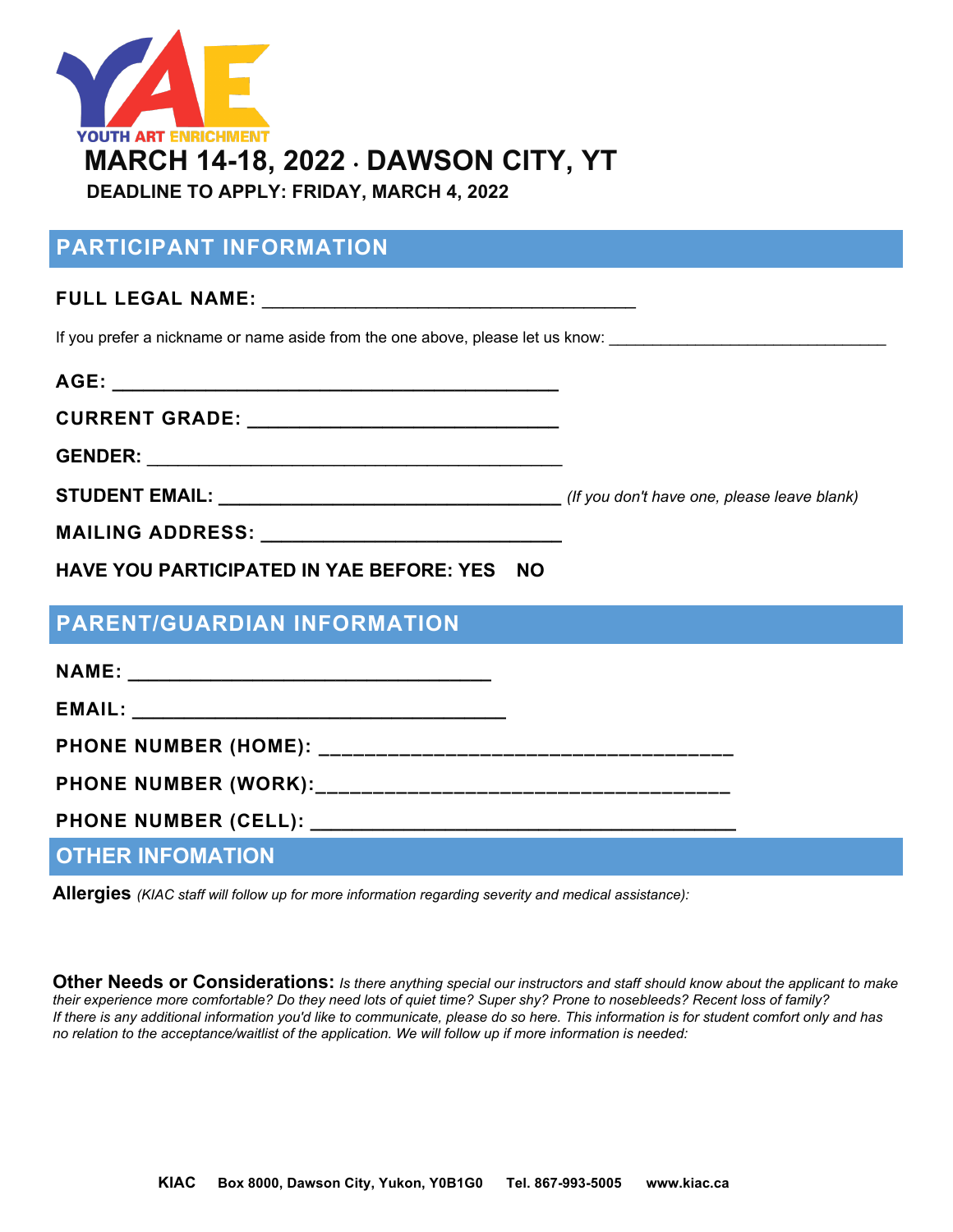

### **REFERENCE**

Please provide a reference. This can be a teacher, community leader, mentor, etc, but cannot be a family member.

Include: name, contact info, and a very brief letter of recommendation (why they think you're a good fit for the program).

□ PLEASE CHECK THAT YOU HAVE INCLUDED YOUR REFERENCE'S INFORMATION AND LETTER OF RECOMMENDATION.

# **INTRODUCE YOURSELF!**

Feel free to use a separate page if necessary.

**TELL US ABOUT YOUR INTEREST IN THE ARTS:** (WHAT ART MEDIUMS/STYLES DO YOU LIKE? DO YOU HAVE A FAVOURITE ARTIST? WHAT INSPIRES YOU?)

**DESCRIBE YOUR EXPERIENCE MAKING ART?** (WHAT MEDIUMS HAVE YOU USED? WHAT OTHER ART-RELATED PROGRAMS HAVE YOU TAKEN PART IN?)

**WHY DO YOU WANT TO PARTICIPATE IN YAE? (**THERE IS NO RIGHT OR WRONG ANSWER, WE ARE JUST CURIOUS)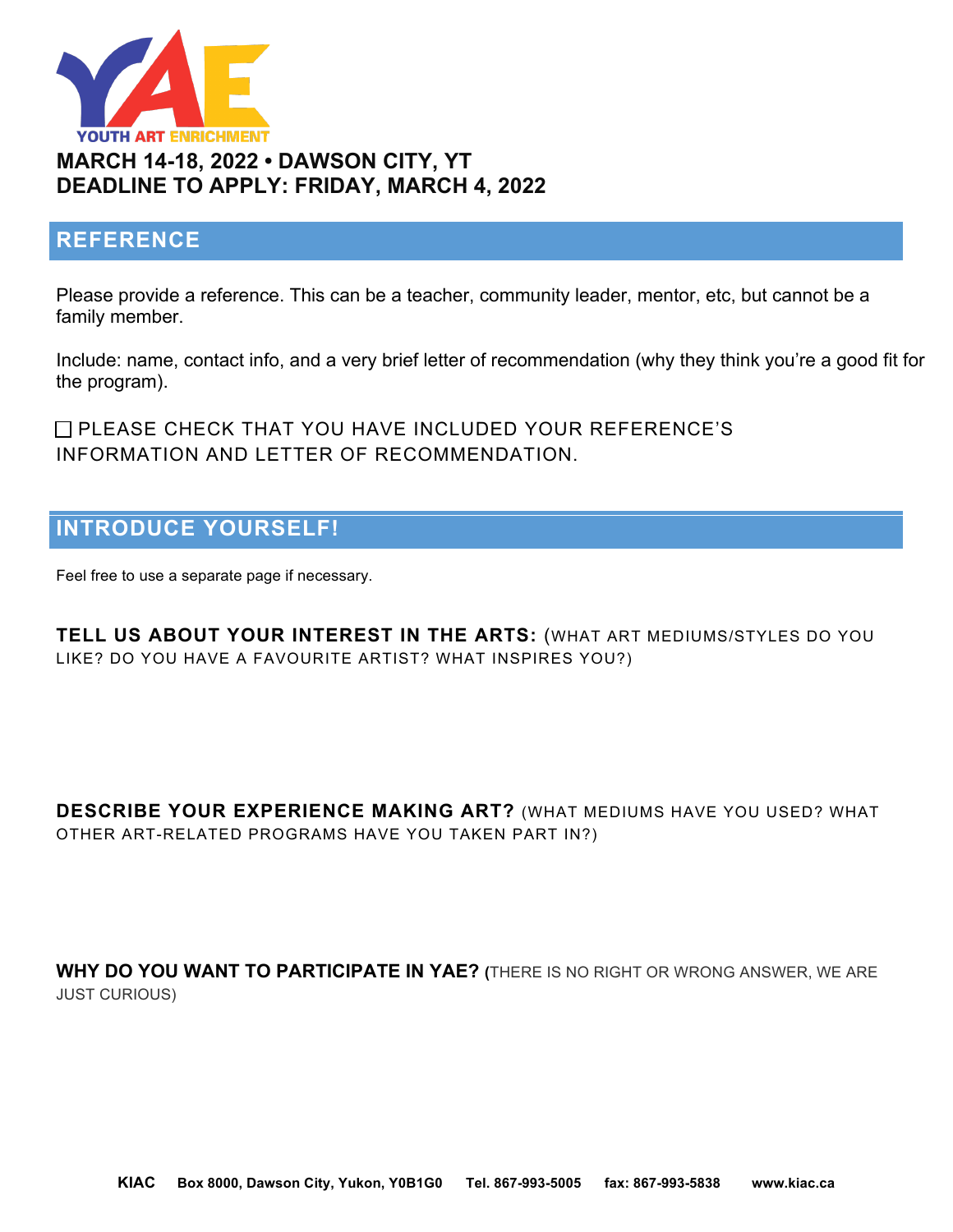

# **MARCH 14-18, 2022 • DAWSON CITY, YT DEADLINE TO APPLY: FRIDAY, MARCH 4, 2022**

### **WORKSHOPS**

**Please number courses in order of preference.** *Students will attend ONE workshop for the duration of the program.*

1 = the course you'd *most* like to attend. 2 = the course you *least* want to attend.

### **A PRINTMAKER'S PRIMER: HANDMADE PRINTS** w/ *MESHELL MELVIN*

Printmaking is a very old process... Ancient in fact! Meshell will introduce students to the incredible world of colourful inks and printing techniques that have been refined over the last two thousand years! This class is a gallop through the basics of printmaking: from the quick impressions of the monoprint to the intricacies of the linocut, and all the potatoes in between. Students will be encouraged to develop their image making throughout their explorations with different printmaking techniques. Be warned: this workshop will be playful, messy (not too messy…), and COLOURFUL!

#### **MOVE YOUR BODY: RHYTHM, HIP HOP DANCE, & CHOREOGRAPHY** *w/ VAL HERDES*

During this five day performing arts intensive, students will explore and hone their skills in dance and movement with Val Herdes of Heart of Riverdale. Each day will feature different games, physical activities, and movement-based learning culminating in solo or group dance pieces to be showcased to parents and friends at the end of the week. Students will learn the lingo of dance and performing arts (why are rehearsals important? What is a stage manager? And what does "from the top" mean!?) in a dynamic journey from tiny idea to rehearsal to performance - all in a safe, nurturing, and collaborative environment. This workshop is for EVERYONE. All experience levels and physical abilities are welcome!